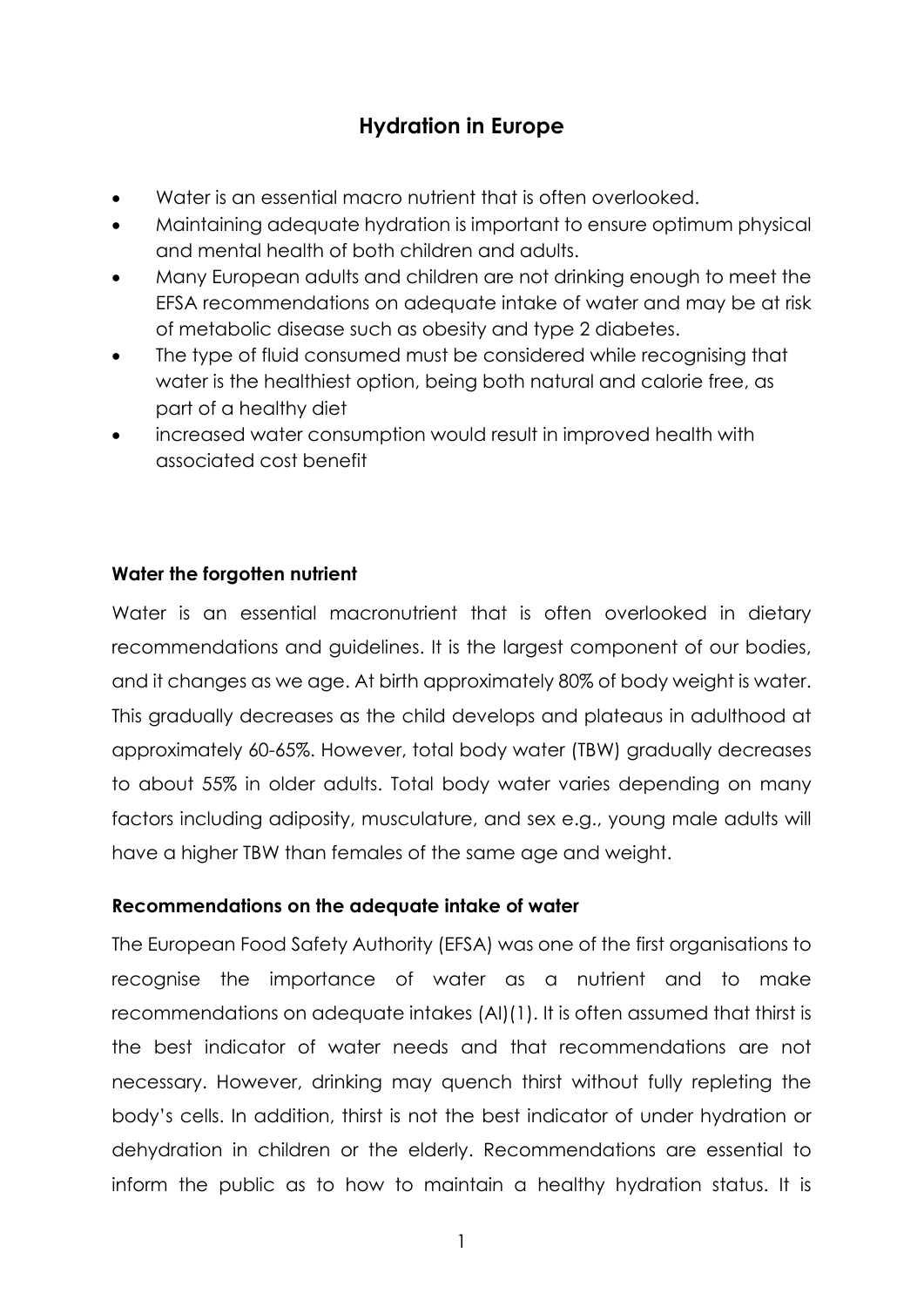important to recognise that water is consumed in fluids and in food; EFSA estimated that in Europe food provides approximately 20% of TWI. This estimate was based on data available at the time however more recent evidence suggests that this may be an underestimation (2–4). The EFSA AI recommendations for total water intake (TWI) and the calculated fluid intake are shown in Table 1. Intake data available to the panel were limited and derived from population surveys that used a variety of assessment tools that were not validated for the assessment of water and/or fluid intake (5). Given that several surveys of European populations have now been published (4,6– 8), some of which have used a validated fluid intake diary (9–11), it is perhaps now timely for the recommendations to be revised. In addition, it is essential that food based dietary guidelines in Europe include water and fluids. Assessing water and/or fluid intake is challenging (6) and therefore it may be difficult for the public to assess their intake. The easiest way for a member of the public to check that they are well hydrated is to monitor urine colour. Urine that is pale in colour, and therefore dilute, is an indicator of adequate hydration; dark coloured urine is passed when someone is dehydrated. Validated urine colour charts are available for adults, children and pregnant women (12–14).

#### **European drinking patterns**

Water and fluid intakes across Europe are highly variable (8,15) ranging from reported intakes of 559 mL/day in Hungarian adults to approximately 2500 mL/day in Sweden (8). A significant number of adults in Europe don't drink enough fluid to meet the EFSA recommendations for AI of water. Again, this is highly variable e.g., 26% of German adults are consuming less than the recommended volumes compared with nearly 70% in France and 65% in Poland (11). Reports have also shown that a substantial percentage of European children do not meet the recommendations (16). There is increasing evidence linking low fluid intake to an increased risk of metabolic disease (17). The number of low drinkers has been reported to be as high as 90% in France (10). It is also important to consider the types of fluid consumed especially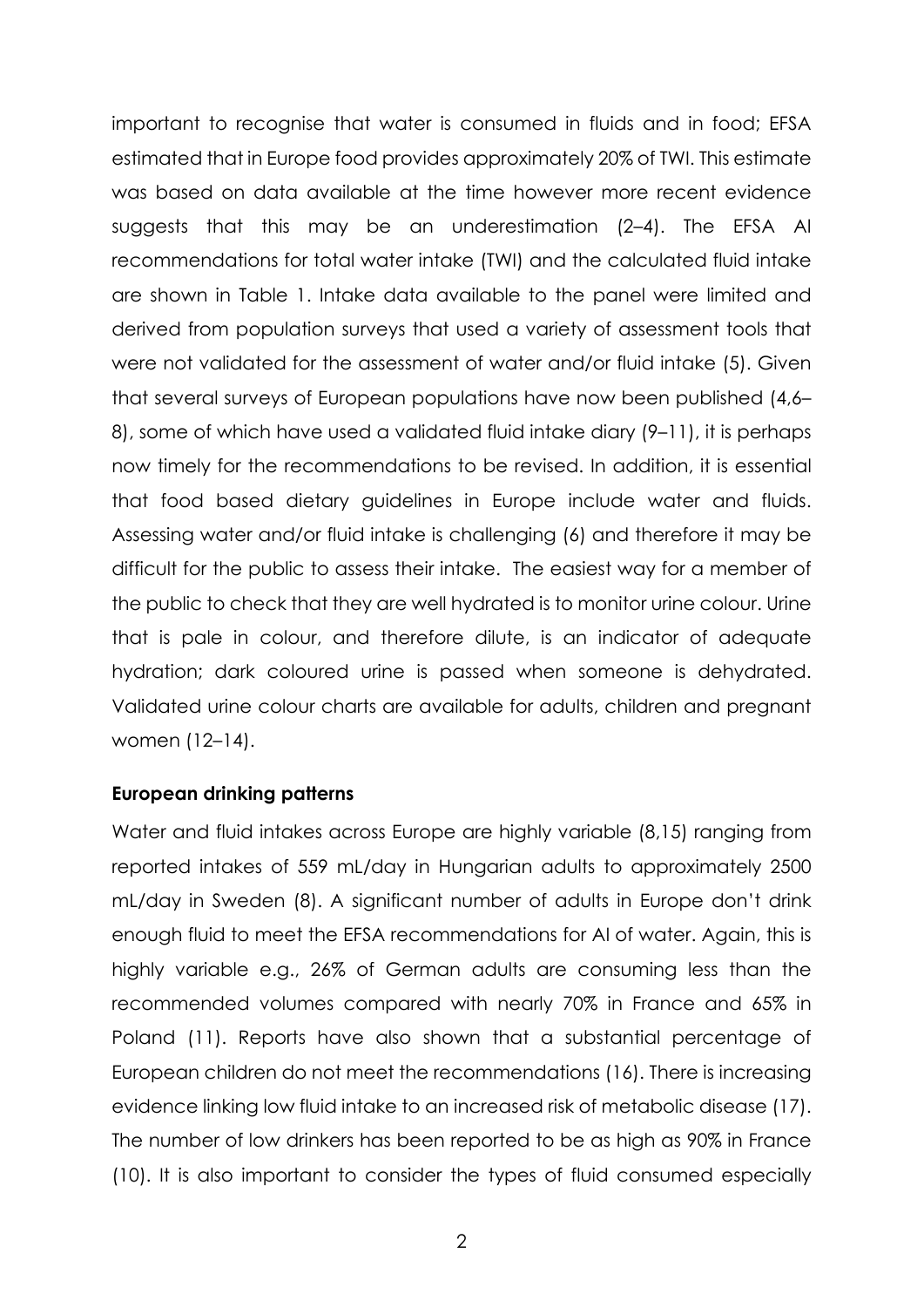sugar sweetened beverages (SSB). Several surveys have shown that children and adolescents in Europe consume significant volumes of SSB (18). A recent Spanish study reported that 40% of children (4-9 years) and 50% of adolescents (10-17 years) consumed at least one serving of SSB per day (19).

### **Hydration and health**

The importance of water and fluid intake, and hydration in both physical and mental health is increasingly being recognised. It is no longer just about quenching thirst but about optimising health by reducing health risks associated with low fluid intake. There is mounting research showing that low fluid intake, or its biomarkers, is associated with an increased risk of metabolic disease (17,20,21), including obesity, type 2 diabetes, cardiovascular disease and mortality. With increasing obesity, and associated non-communicable diseases, in Europe it is vital to consider the role that healthy hydration may play in mitigating these diseases. Adequate hydration is also important in cognition; ensuring adequate hydration has been shown to improve cognition in children (22,23) and adults (24), and improve mood (25,26). Ensuring adequate hydration would bring many benefits to adults and children in terms of performance at school and work, and mental well-being.

### **Conclusion**

Water is an essential macronutrient and adequate intakes are important for maintaining optimum physical and mental health. Drinking to satisfy thirst may not result in the body's cells being hydrated therefore, it is important to that people ensure they are drinking enough to meet the recommended AI levels. Many people in Europe do not drink enough to meet the European recommendations and may therefore be at increased risk of metabolic diseases. In addition, significant levels of SSB consumption may be contributing to the increased incidence of obesity, type 2 diabetes, and cardiovascular disease. If it vital to recognise the importance of healthy hydration and to implement policies and programmes accordingly. Water is the healthiest

3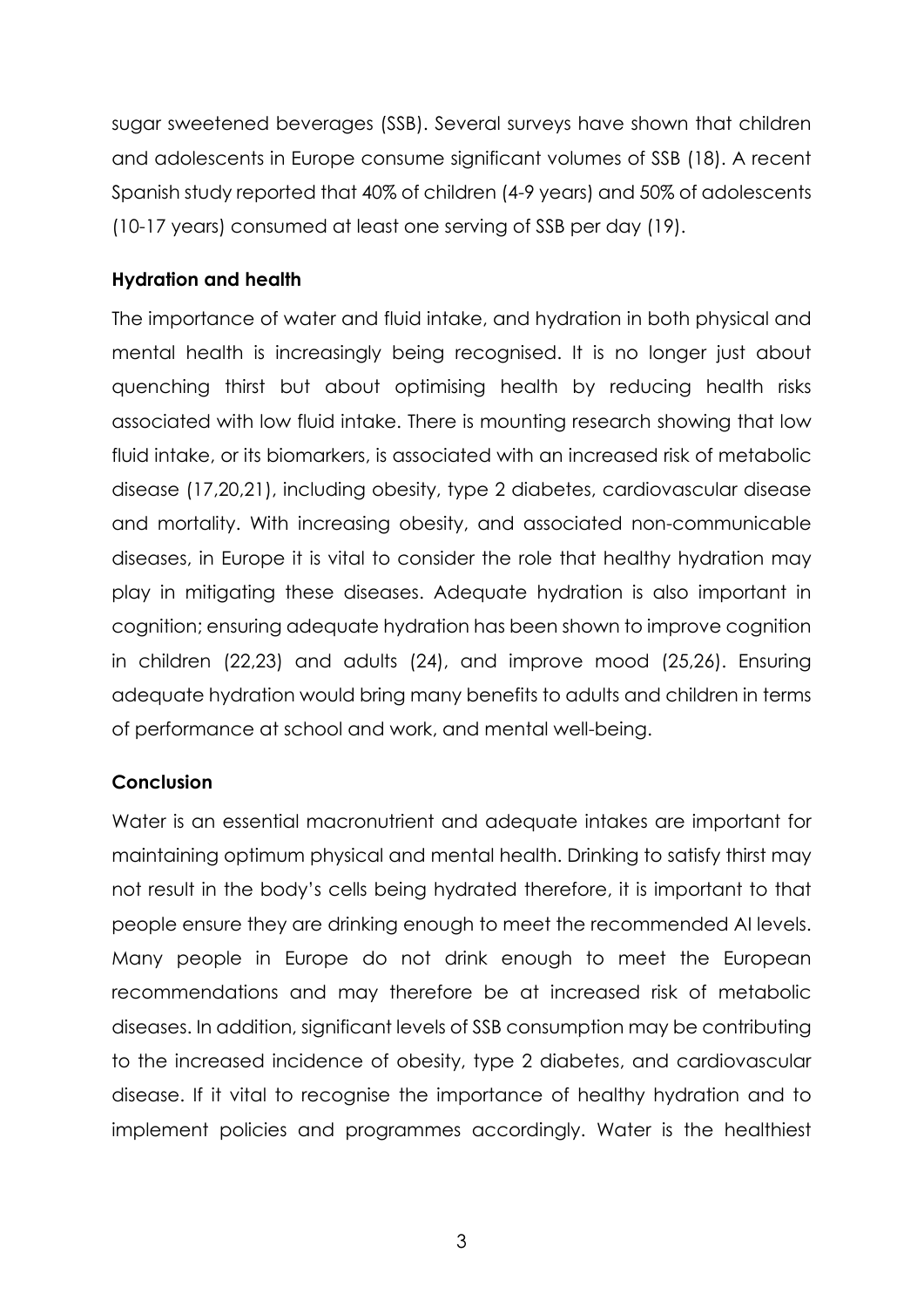option, being both natural and calorie free. Increasing water consumption would result in improved health with associated cost benefits.

|                                                                      |  |  |  | Table 1 EFSA recommendations for the adequate intake of daily total water intake and |  |  |  |  |  |  |  |  |  |  |
|----------------------------------------------------------------------|--|--|--|--------------------------------------------------------------------------------------|--|--|--|--|--|--|--|--|--|--|
| calculated fluid intake based on 20% of water being consumed in food |  |  |  |                                                                                      |  |  |  |  |  |  |  |  |  |  |

|          | Age and physiological classes | <b>Total adequate</b> | Fluid intake ( $\approx$ |                |  |
|----------|-------------------------------|-----------------------|--------------------------|----------------|--|
|          |                               |                       | water intake             | 80%) (L/day)   |  |
|          |                               |                       | (L/day)                  |                |  |
| Children | 1-2 years                     |                       | $1.1 - 1.2$              | $0.9 - 1.0$    |  |
|          | 2-3 years                     |                       | 1.3                      | 1.0            |  |
|          | 4-8 years                     |                       | 1.6                      | 1.3            |  |
|          | $9 - 13$ years                | Boys                  | 2.1                      | 1.7            |  |
|          |                               | Girls                 | 1.9                      | 1.5            |  |
|          | $>$ 14 years                  |                       | Same as adults           | Same as adults |  |
| Adults   | Men                           |                       | 2.5                      | 2.0            |  |
|          | Women                         |                       | 2.0                      | 1.6            |  |
| Elderly  |                               |                       | Same as adults           | Same as adults |  |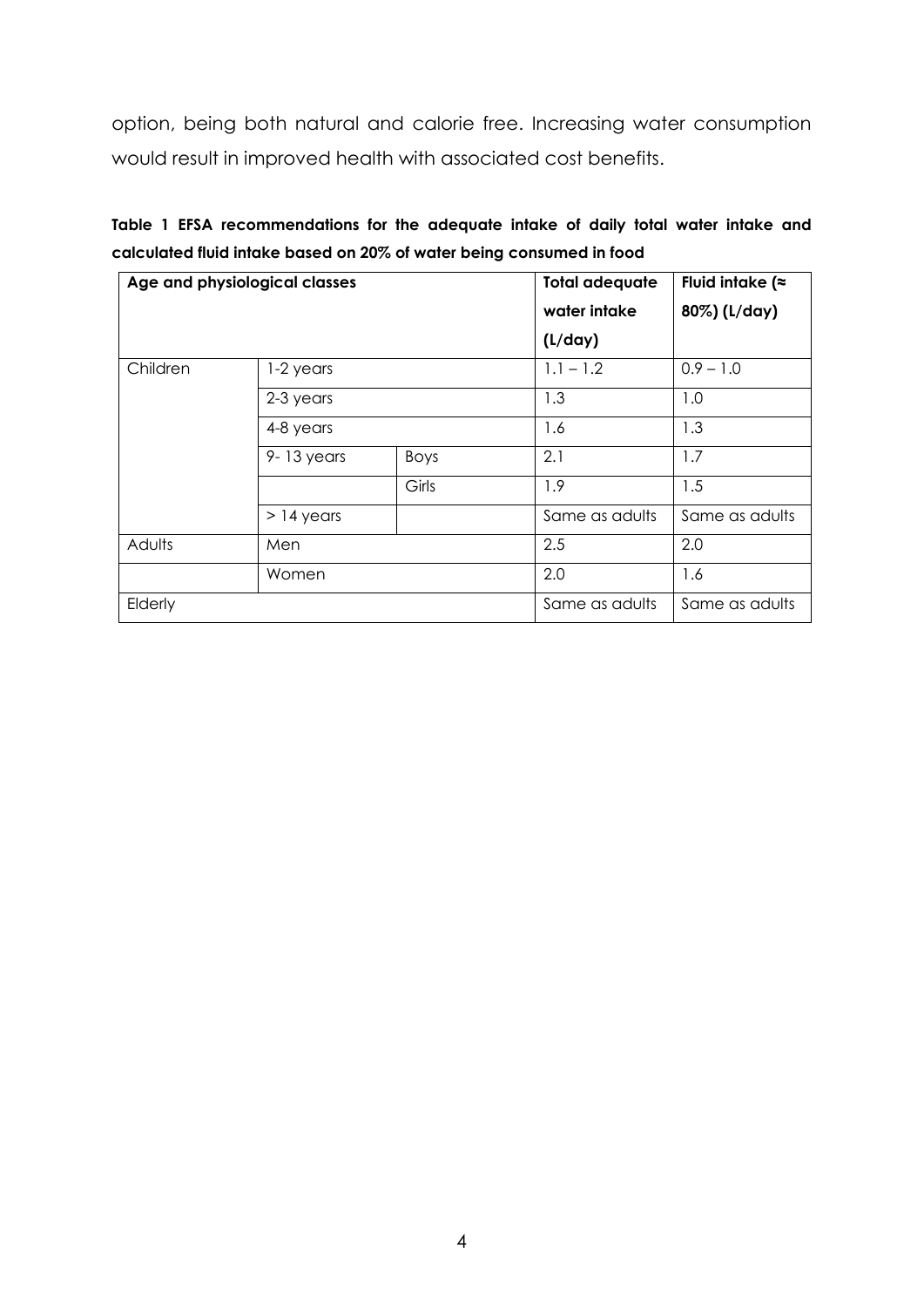#### **References**

- 1. EFSA. Scientific Opinion on Dietary Reference Values for water. EFSA J. 2010;8(3):2–3.
- 2. Guelinckx I, Tavoularis G, König J, et al. Contribution of water from food and fluids to total water intake: Analysis of a French and UK population surveys. Nutrients. 2016;8:630.
- 3. O'Connor L, Walton J, Flynn a. Water intakes and dietary sources of a nationally representative sample of Irish adults. J Hum Nutr Diet. 2013;27:550-556.
- 4. Nissensohn M, Sánchez-Villegas A, Ortega RM, et al. Beverage Consumption Habits and Association with Total Water and Energy Intakes in the Spanish Population: Findings of the ANIBES Study. Nutrients. 2016;8(4):232.
- 5. Gandy J. Water intake: validity of population assessment and recommendations. Eur J Nutr [Internet]. 2015;54(2):11–6.
- 6. Gandy J, Le Bellego L, König J, et al. Recording of fluid, beverage and water intakes at the population level in Europe. Br J Nutr [Internet]. 2016;116(04):677–82.
- 7. Vieux F, Maillot M, Constant F, Drewnowski A. Water and beverage consumption patterns among 4 to 13-year-old children in the United Kingdom. BMC Public Health. 2017;17(1):479.
- 8. Elmadfa I, Meyer AL. Patterns of drinking and eating across the European Union: implications for hydration status. Nutr Rev. 2015;73:141–7.
- 9. Johnson EC, Péronnet F, Jansen LT, et al. Validation testing demonstrates efficacy of a 7-day fluid record to estimate daily water intake in adult men and women when compared with total body water turnover measurement. J Nutr. 2017;147(10):2001–7.
- 10. Iglesia I, Guelinckx I, De Miguel-Etayo PM, et al. Total fluid intake of children and adolescents: cross-sectional surveys in 13 countries worldwide. Eur J Nutr. 2015;54:57-67.
- 11. Ferreira-Pêgo C, Guelinckx I, Moreno LA et al. Total fluid intake and its determinants: crosssectional surveys among adults in 13 countries worldwide. Eur J Nutr. 2015;54(2):35–43.
- 12. Armstrong L, Maresh C, Castellani J, et al. Urinary indices of hydration status. Int J Sport Nutr. 1994;4(3):265–79.
- 13. Guelinckx I, Fremont-Marquis AS, Eon E, et al. Assessing Hydration in Children: From Science to Practice. Ann Nutr Metab. 2015;66(3):5–9.
- 14. McKenzie AL, Armstrong LE. Monitoring Body Water Balance in Pregnant and Nursing Women: The Validity of Urine Color. Ann Nutr Metab. 2017;70(Suppl1):18–22.
- 15. Vergne S. Methodological Aspects of Fluid Intake Records and Surveys. Nutr Today. 2012;47(4):S7–10.
- 16. Vieux F, Maillot M, Constant F, Drewnowski A. Water and beverage consumption among children aged 4-13 years in France: analyses of INCA 2 (Étude Individuelle Nationale des Consommations Alimentaires 2006-2007) data. Public Health Nutr. 2016;19(1):2305–14.
- 17. Perrier ET, Armstrong LE, Bottin JH, et al. Hydration for health hypothesis: a narrative review of supporting evidence. Eur J Nutr. 2020;60:1167-1180.
- 18. Guelinckx I, Iglesia I, Bottin JH, et al. Intake of water and beverages of children and adolescents in 13 countries. Eur J Nutr. 2015;64:69-79.
- 19. Iglesia-Altaba I, Miguel-Berges ML, et al. Are Spanish children drinking enough and healthily? An